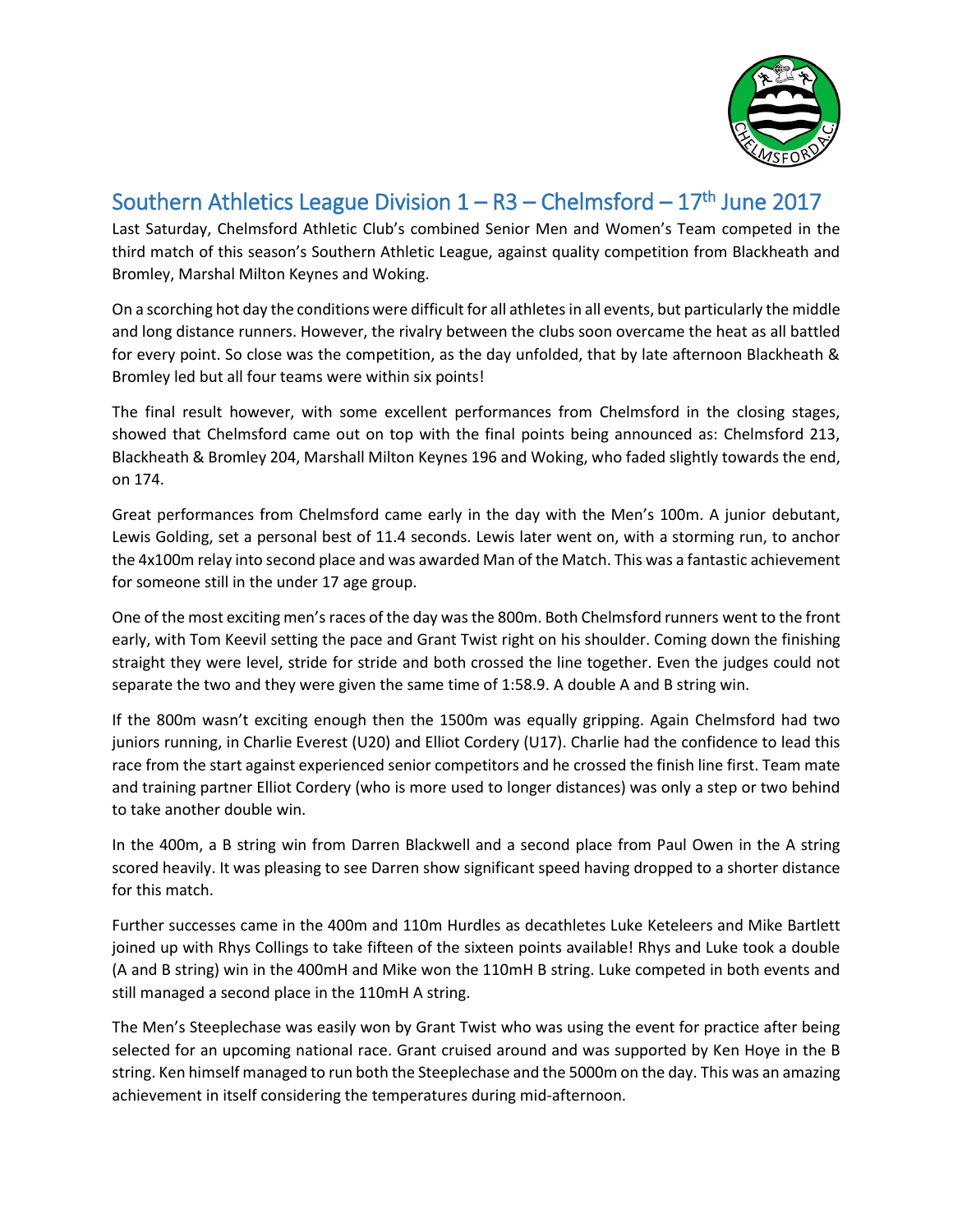

In the men's Field events Sergei Zotin cleared the "Chelmsford Gold Standard" of 1.95m in winning the High Jump. Sergei then teamed up with Jamie Allway for the Triple Jump and took second place, with Jamie first in the B string. This was after Jamie had previously totally dominated the Pole Vault with a massive win in the A string.

The men's Discus was yet another double win for Chelmsford. Kevin Wilson and Alex Reynolds did the honours. It was the same story again in the Hammer as Alex, this time partnered by Yasha Bobash took maximum points in the event. To complete the combination of Chelmsford throwers, Yasha and Kevin then went on to take a win and second place in the Shot. With only one point dropped from a possible twenty four it was a fantastic achievement from these three throwers.

For the ladies, Woman of the Match went to Shirley Quinn who is so valuable to the team in the Throws, not just as a coach but as an athlete. Shirley, as always, was supported by Rebecca Healy.

In the ladies sprints, it was Caroline Hill and Erin Milton-Branfoot who had to work so hard in the heat of the day. Caroline managed a win in the 400m but both, along with Emma Perks in the 200m, scored heavily in all events.

The women's 1500m was a great run from the Chelmsford duo of Megan Evans and Rebecca Luxton. They commanded the race from the front to take first and second overall, only 0.8 seconds apart, scoring maximum points from a win in both A and B strings.

Hurdler Claire Netley ran excellent races and piled on the points in both 100m and 400m Hurdles with second places in both the A string events. U17 Jess Whiley also ran well to take a second in the B 400m Hurdles race.

Mention must be made of Hayley Pegg and Tracy Minton who put in such an effort in the ladies distance events to score valuable points. Once again the heat made these events exhausting.

In the ladies Steeplechase, Hayley partnered young U20 age group Rachael Broome. It was possibly a late turning point in the match when Rachel, with an absolutely fantastic run, strode away from her more experienced seniors and won the A string with an impressive time of 7:37.7, as Hayley won the B race.

Mia Chantree and Jess Hopkins saw off the opposition in the Jumps with double wins in the Long Jump and a first and second place in the High Jump. Bearing in mind that these athletes were competing in senior competition for the first time, as U17's these results were incredible!

A win for Ellie Besford in the B Pole Vault added yet more valuable points. Ellie was paired with U20 Caitlin Boyle in the Pole Vault and Caitlin's clearance of 3m, on her return to action after a long lay-off, in the A string was very impressive.

As the last events of the day, the relays, approached Chelmsford were ahead, but only by a few points from Blackheath & Bromley. Any slip up could lose the match. The ladies were first to go in the 4x400m and finished second to chasing team but, significantly, it contained their advantage gained to one point. The men then ran and the result was the reverse of the ladies. Chelmsford first, Blackheath & Bromley second. The all important one point was retrieved and Chelmsford assured the overall match win!